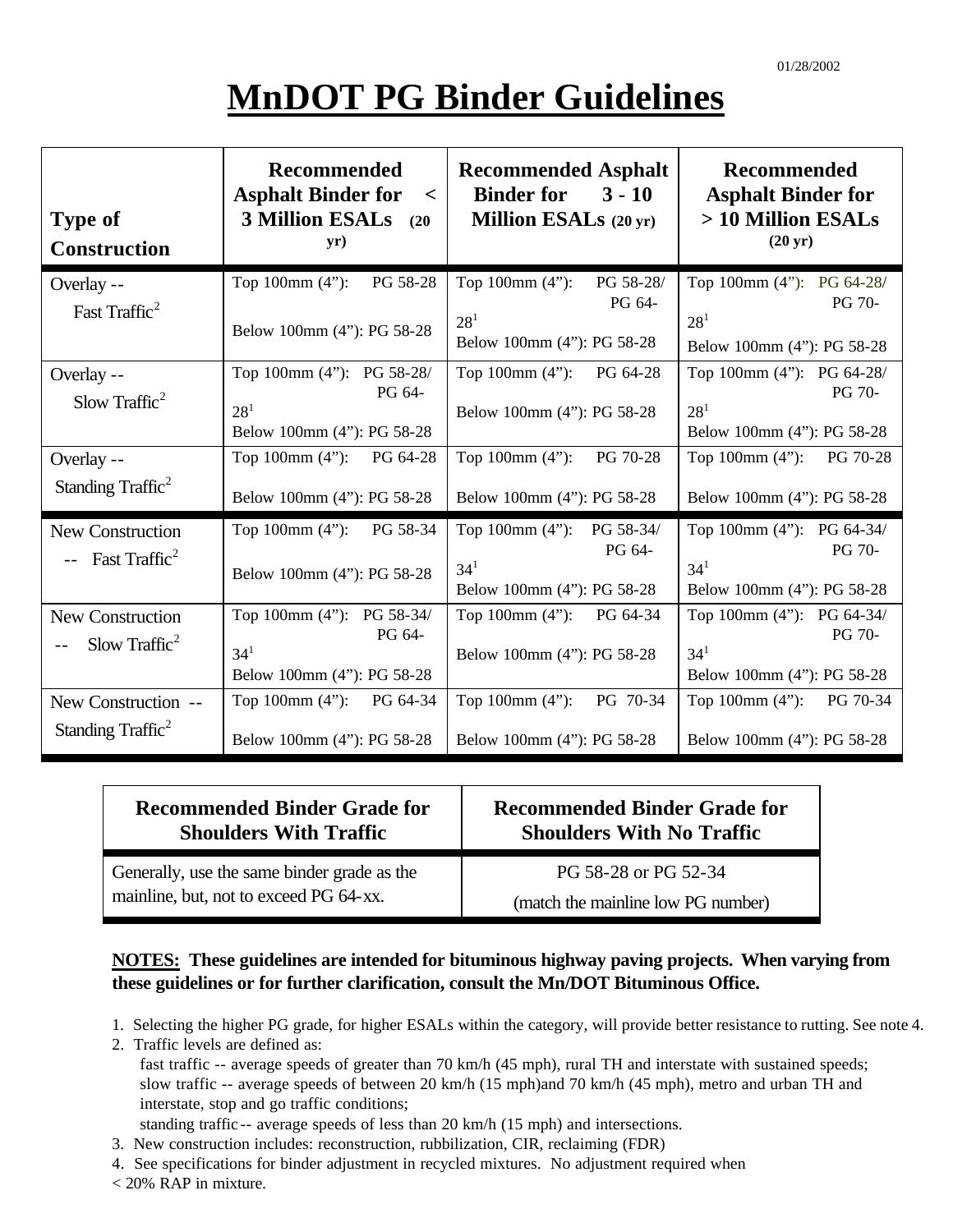5. To determine reliability for PG Binders at the nearest weather station to your location download LTPPBind software and instructions at: www.tfhrc.gov/pavement/ltpp/bind/dwnload.htm.

Page 1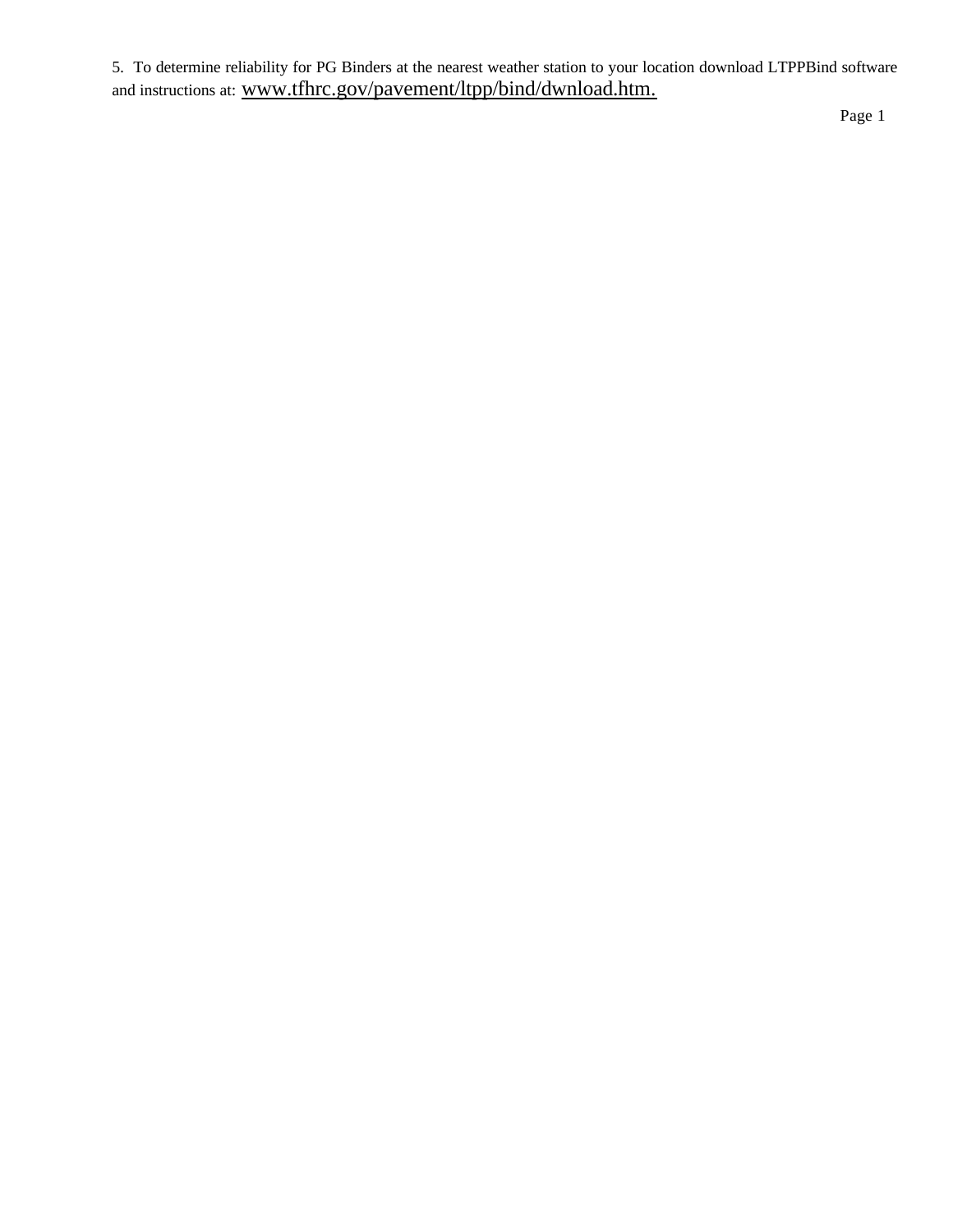## **Rules of Thumb**

- Minimize the number of PG grades on any one project .
- The top 100mm (4") should be the same PG grade.
- Below 100mm (4") from the surface should be the same PG grade, typically, specify PG 58-28.

### **Considerations**

For traffic levels  $<$  3 million ESAL, consider modifying the 100mm (4") criteria

described under "Rules of Thumb" to 75mm (3") criteria.

- For temporary construction (2 years or less) consider using PG 64-22 when PG 64-28 or PG 64-34 is otherwise recommended.
- For special or unique design considerations contact the Bituminous Office.

|                                    | <b>High Temp Reliability</b><br>(Rutting) | <b>Low Temp Reliability</b><br>(Thermal Cracking) |  |  |
|------------------------------------|-------------------------------------------|---------------------------------------------------|--|--|
| Overlay                            | 98% minimum                               | 50% minimum                                       |  |  |
| <b>Shoulder</b>                    | 98% Minimum                               | 50% minimum                                       |  |  |
| <b>New Construction (Wear)</b>     | 98% minimum                               | 79% minimum                                       |  |  |
| <b>New Construction (Non-Wear)</b> | 98% minimum                               | 50% minimum                                       |  |  |

## **Goals for Asphalt Binder Reliability**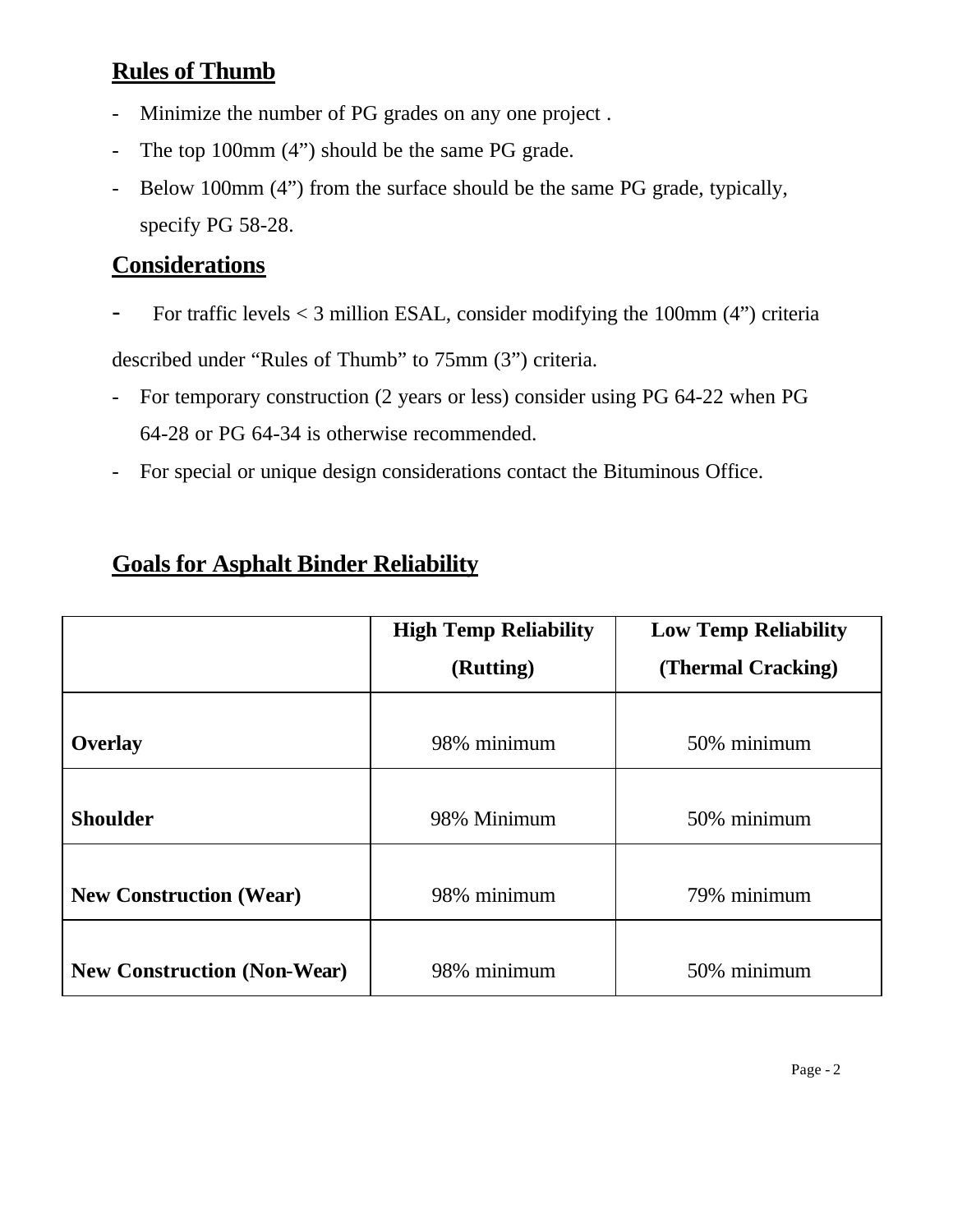| <b>New Construction (Wear)</b> | <b>High Temperature Reliability</b><br>(Rutting) |                     | <b>Low Temperature Reliability</b><br>(Thermal Cracking) |  |
|--------------------------------|--------------------------------------------------|---------------------|----------------------------------------------------------|--|
| PG 58-34                       | <b>Fast Traffic</b>                              | <b>Slow Traffic</b> | $79\%$ <sup>1</sup> , 98% <sup>2</sup>                   |  |
| $\leq$ 1 Million ESAL's        | 98%                                              | 50%                 |                                                          |  |
| $1 - 3$ Million ESAL's         | 50%                                              | $<$ 50%             |                                                          |  |
| 3-10 Million ESAL's            | 50%                                              | $<$ 50%             |                                                          |  |
| > 10 Million ESAL's            | $<$ 50%                                          | $<$ 50%             |                                                          |  |
| PG 64-34                       | <b>Fast Traffic</b>                              | <b>Slow Traffic</b> | $79\%$ <sup>1</sup> , 98% <sup>2</sup>                   |  |
| $\leq$ 1 Million ESAL's        | 98%                                              | 98%                 |                                                          |  |
| $1 - 3$ Million ESAL's         | 98%                                              | 50%                 |                                                          |  |
| 3-10 Million ESAL's            | 98%                                              | 50%                 |                                                          |  |
| > 10 Million ESAL's            | 50%                                              | $<$ 50%             |                                                          |  |
| PG 70-34                       | <b>Fast Traffic</b>                              | <b>Slow Traffic</b> | $79\%$ <sup>1</sup> , 98% <sup>2</sup>                   |  |
| $\leq$ 1 Million ESAL's        | 98%                                              | 98%                 |                                                          |  |
| $1 - 3$ Million ESAL's         | 98%                                              | 98%                 |                                                          |  |
| 3-10 Million ESAL's            | 98%                                              | 98%                 |                                                          |  |
| > 10 Million ESAL's            | 98%                                              | 50%                 |                                                          |  |
| PG 76-34                       | <b>Fast Traffic</b>                              | <b>Slow Traffic</b> | $79\%$ <sup>1</sup> , 98% <sup>2</sup>                   |  |
| $\leq$ 1 Million ESAL's        | 98%                                              | 98%                 |                                                          |  |
| $1 - 3$ Million ESAL's         | 98%                                              | 98%                 |                                                          |  |
| 3-10 Million ESAL's            | 98%                                              | 98%                 |                                                          |  |
| > 10 Million ESAL's            | 98%                                              | 98%                 |                                                          |  |

Note: This reliability data is from Ltppbind software (1999), software and instructions at: **www.tfhrc.gov/pavement/ltpp/bind/dwnload.htm.**

Wear is considered the mixture in the top 100mm (4") from the surface.

Non-wear is considered mixture below 100mm (4") from the surface.

<sup>1</sup> Districts 1 and 2

<sup>2</sup> Districts 3 through 8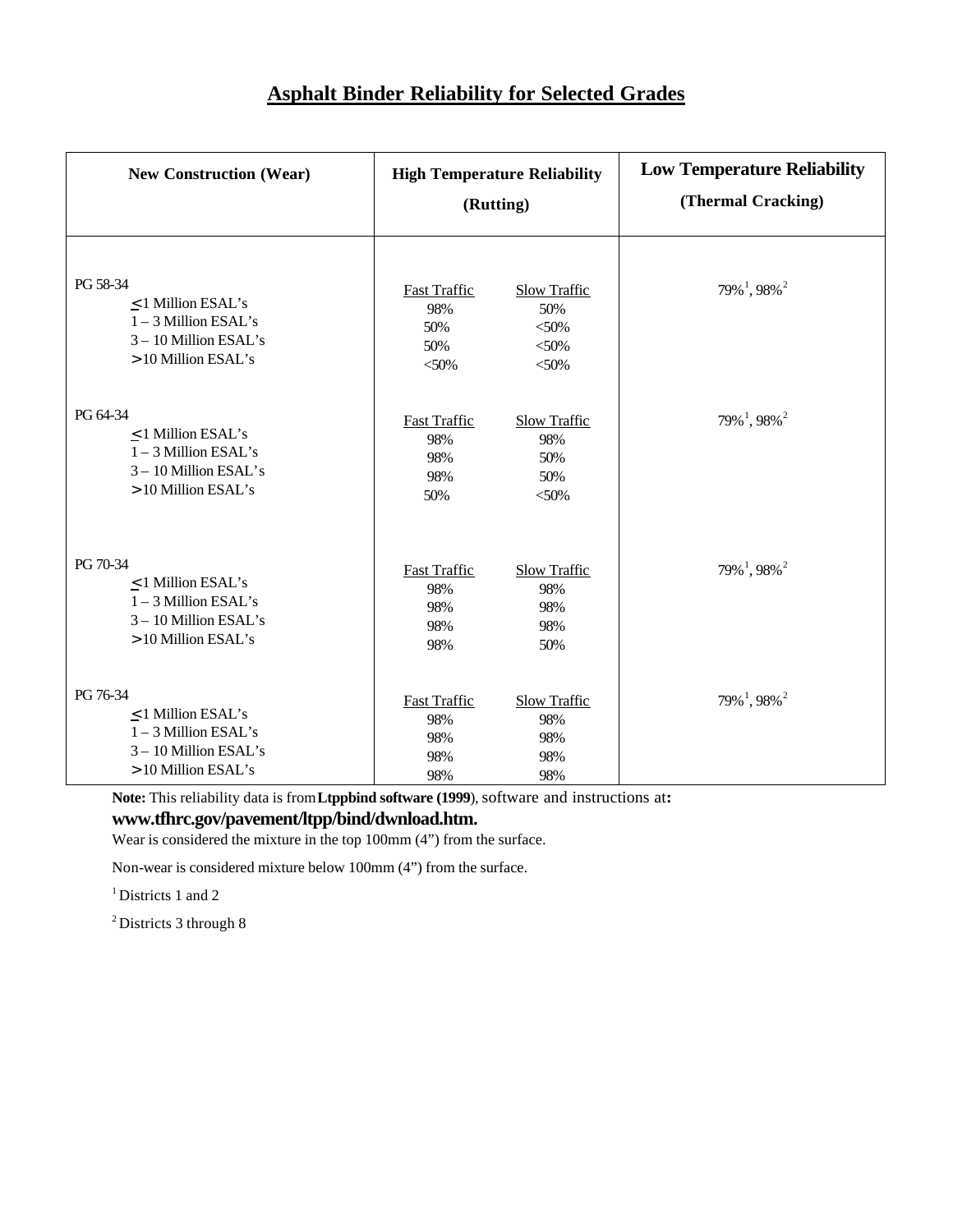### **Asphalt Binder Reliability for Selected Grades**

| <b>Overlay and Shoulder</b> | <b>High Temperature Reliability</b><br>(Rutting) |                     | <b>Low Temperature Reliability</b><br>(Thermal Cracking) |
|-----------------------------|--------------------------------------------------|---------------------|----------------------------------------------------------|
| PG 58-28                    | <b>Fast Traffic</b>                              | <b>Slow Traffic</b> | $<$ 50%                                                  |
| $\leq$ 1 Million ESAL's     | 98%                                              | 50%                 |                                                          |
| $1 - 3$ Million ESAL's      | 50%                                              | $<$ 50%             |                                                          |
| 3-10 Million ESAL's         | 50%                                              | $<$ 50%             |                                                          |
| > 10 Million ESAL's         | $<$ 50%                                          | $<$ 50%             |                                                          |
| PG 64-28                    | <b>Fast Traffic</b>                              | <b>Slow Traffic</b> | $<$ 50%                                                  |
| $\leq$ 1 Million ESAL's     | 98%                                              | 98%                 |                                                          |
| $1 - 3$ Million ESAL's      | 98%                                              | 50%                 |                                                          |
| 3-10 Million ESAL's         | 98%                                              | 50%                 |                                                          |
| > 10 Million ESAL's         | 50%                                              | $<$ 50%             |                                                          |
| PG 70-28                    | <b>Fast Traffic</b>                              | <b>Slow Traffic</b> | $&50\%$                                                  |
| $\leq$ 1 Million ESAL's     | 98%                                              | 98%                 |                                                          |
| $1 - 3$ Million ESAL's      | 98%                                              | 98%                 |                                                          |
| 3-10 Million ESAL's         | 98%                                              | 98%                 |                                                          |
| > 10 Million ESAL's         | 98%                                              | 50%                 |                                                          |
| PG 76-28                    | <b>Fast Traffic</b>                              | <b>Slow Traffic</b> | $&50\%$                                                  |
| $\leq$ 1 Million ESAL's     | 98%                                              | 98%                 |                                                          |
| $1 - 3$ Million ESAL's      | 98%                                              | 98%                 |                                                          |
| 3-10 Million ESAL's         | 98%                                              | 98%                 |                                                          |
| > 10 Million ESAL's         | 98%                                              | 98%                 |                                                          |

Note: This reliability data is from Ltppbind software (1999), software and instructions at: **www.tfhrc.gov/pavement/ltpp/bind/dwnload.htm.**

Wear is considered the mixture in the top 100mm (4") from the surface.

Non-wear is considered mixture below 100mm (4") from the surface.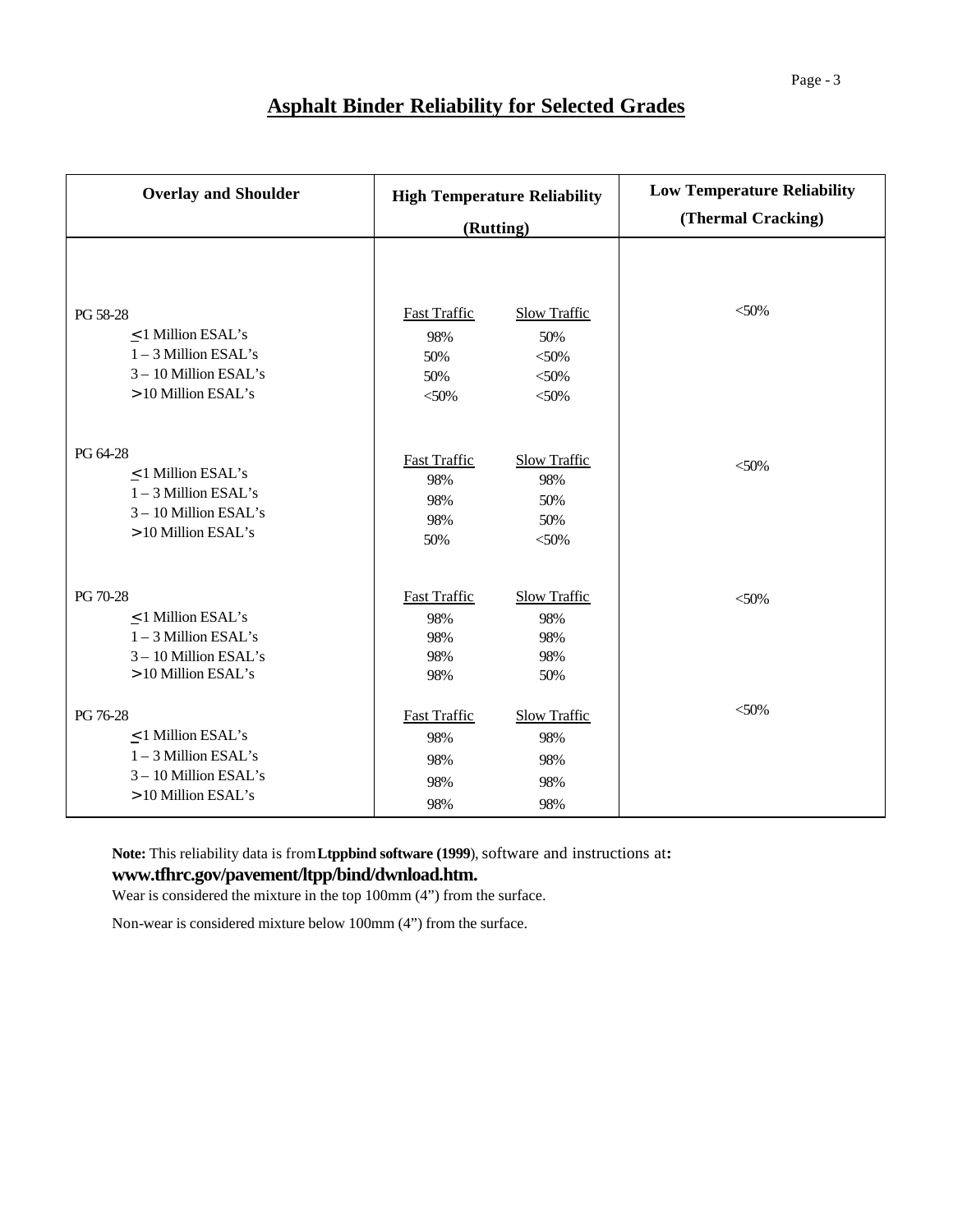## **Asphalt Binder Reliability for Selected Grades**

| <b>New Construction (Non-Wear)</b> |                                            | <b>High Temperature Reliability</b> |                     | <b>Low Temperature Reliability</b>        |  |
|------------------------------------|--------------------------------------------|-------------------------------------|---------------------|-------------------------------------------|--|
|                                    |                                            | (Rutting)                           |                     | (Thermal Cracking)                        |  |
|                                    |                                            |                                     |                     |                                           |  |
| PG 58-28                           |                                            | <b>Fast Traffic</b>                 | <b>Slow Traffic</b> | $58\%$ <sup>1</sup> , 87% <sup>2</sup>    |  |
|                                    | < 10 Million ESAL's<br>> 10 Million ESAL's | 98%<br>50%                          | 50%<br>$<$ 50%      |                                           |  |
| PG 58-34                           |                                            | <b>Fast Traffic</b>                 | <b>Slow Traffic</b> | 98%                                       |  |
|                                    | < 10 Million ESAL's<br>> 10 Million ESAL's | 98%<br>50%                          | 50%<br>$<$ 50%      |                                           |  |
| PG 64-28                           |                                            | <b>Fast Traffic</b>                 | <b>Slow Traffic</b> | $58\%$ <sup>1</sup> , $87\%$ <sup>2</sup> |  |
|                                    | <10 Million ESAL's<br>> 10 Million ESAL's  | 98%<br>98%                          | 98%<br>50%          |                                           |  |
| PG 64-34                           |                                            | <b>Fast Traffic</b>                 | <b>Slow Traffic</b> | 98%                                       |  |
|                                    | <10 Million ESAL's<br>> 10 Million ESAL's  | 98%<br>98%                          | 98%<br>50%          |                                           |  |
| PG 70-28                           |                                            | <b>Fast Traffic</b>                 | <b>Slow Traffic</b> | $58\%$ <sup>1</sup> , $87\%$ <sup>2</sup> |  |
|                                    | <10 Million ESAL's<br>> 10 Million ESAL's  | 98%<br>98%                          | 98%<br>98%          |                                           |  |
| PG 70-34                           |                                            | <b>Fast Traffic</b>                 | <b>Slow Traffic</b> | 98%                                       |  |
|                                    | <10 Million ESAL's<br>> 10 Million ESAL's  | 98%<br>98%                          | 98%<br>98%          |                                           |  |
| PG 76-28                           |                                            | <b>Fast Traffic</b>                 | <b>Slow Traffic</b> | 58% <sup>1</sup> , 87% <sup>2</sup>       |  |
|                                    | <10 Million ESAL's<br>> 10 Million ESAL's  | 98%<br>98%                          | 98%<br>98%          |                                           |  |
| PG 76-34                           |                                            | <b>Fast Traffic</b>                 | <b>Slow Traffic</b> | 98%                                       |  |
|                                    | < 10 Million ESAL's<br>> 10 Million ESAL's | 98%<br>98%                          | 98%<br>98%          |                                           |  |

Note: This reliability data is from Ltppbind software (1999), software and instructions at: **www.tfhrc.gov/pavement/ltpp/bind/dwnload.htm.**

Wear is considered the mixture in the top 100mm (4") from the surface.

Non-wear is considered mixture below 100mm (4") from the surface.

<sup>1</sup> Districts 1 and 2